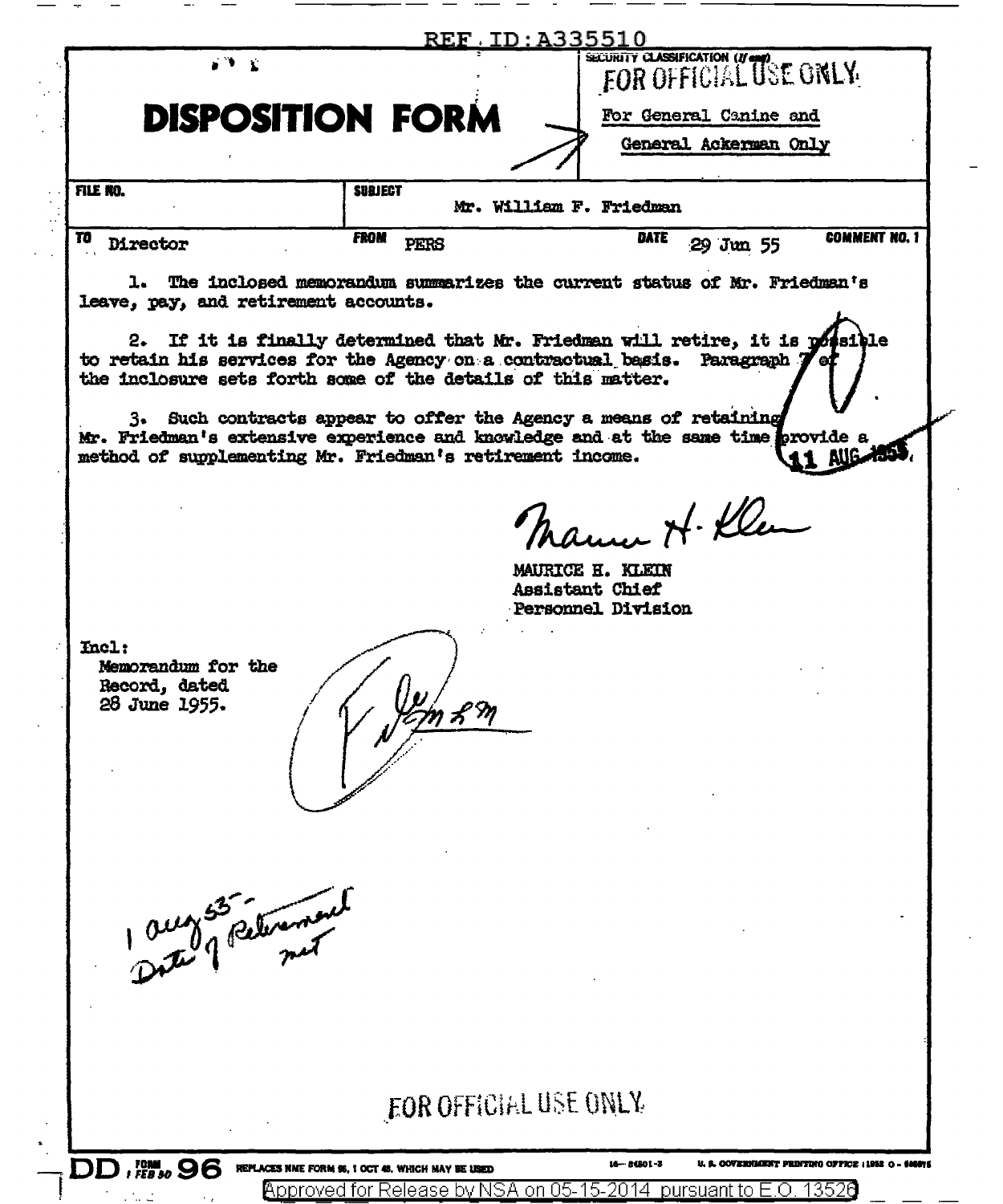#### FOR OFFIGGEFUJE ONBB5510

For GeneraJ. Canine and General Ackerman Only

28 June 1955

MEMORANDUM FOR THE RECORD

SUBJECT: Status of Mr. William. F. Friedman

1. The following is a summary of the status of the leave, pay, and retirement accounts of Mr. William F. Friedman. Additional information pertaining to the problem of retaining Mr. Friedman's services is also presented for consideration.

2. Leave Account.

a. As of 25 June 1955, Mr. Friedman's leave accounts stand as follows:

- $(1)$  Sick Leave. (See para 4) Deficit of 236 hours.
- (2) Annual Leave. Credit of' 210 hours.
- (3} If' Mr. Friedman retires without returning to duty, the deficit in his sick leave account may be waived upon presentation of a mediaal certificate attesting to his disability as the reason for his non-return to duty. If' he returns to duty, sick leave earned will be credited towards this deficit.
- $(4)$  Mr. Friedman has been granted the maximum allowable advanced sick leave of 24o hours.

FOR OFFICIAL USE ONLY.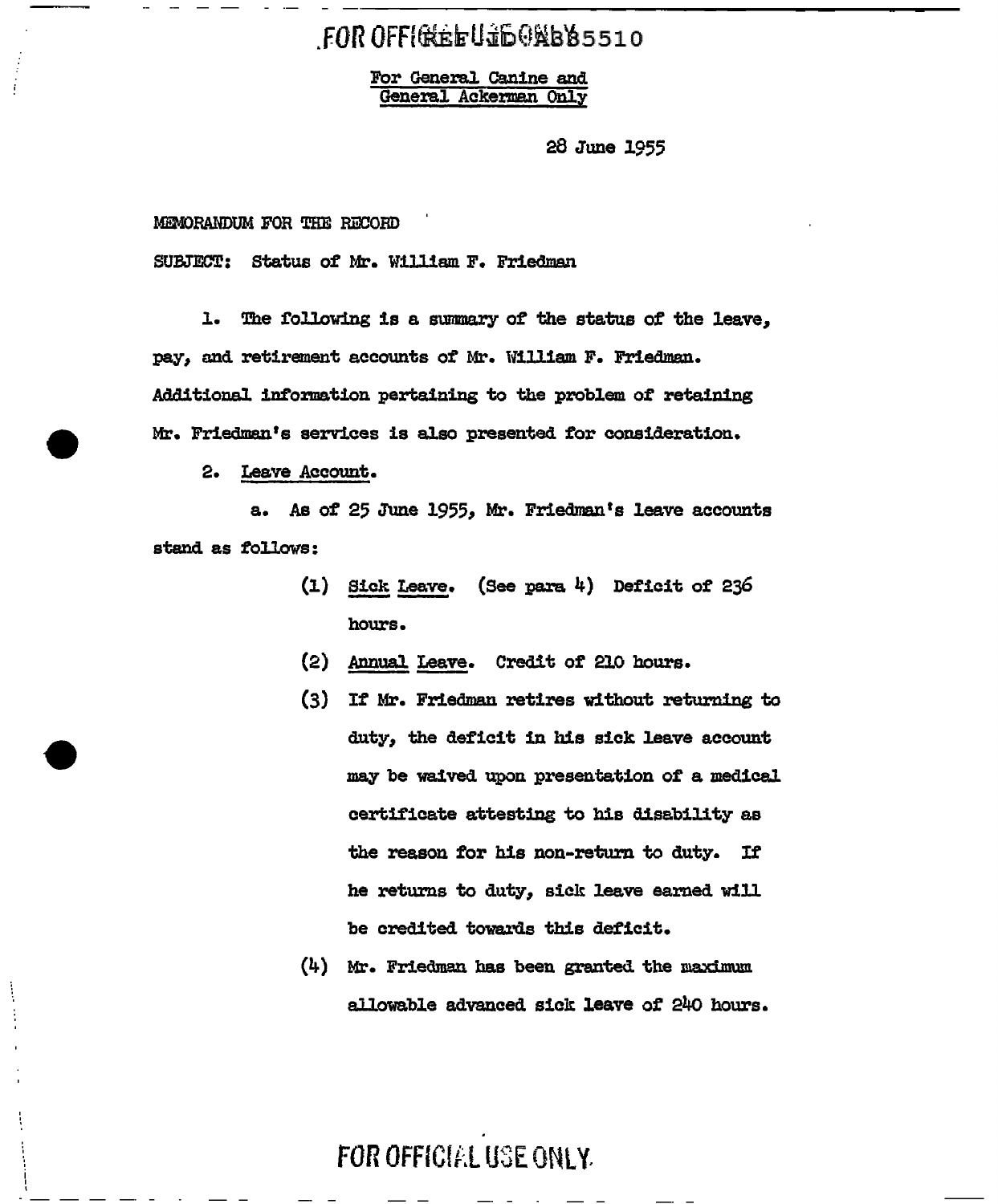#### FOR OFFIRE LEE (AB35510

In accordance with Federal leave regulations, no further advances may be granted beyond this amount.

#### 3. Pay Account.

Mr. Friedman is presently employed at the rate of  $a_{\bullet}$ \$14.800 per year. This rate provides bi-weekly earnings as follows:

> (1) Gross Salary \$569.23 (2) Less -  $6\frac{6}{10}$  retirement deduction  $$34.15$ **Federal Employees Insur-** $$3.75$ ance

> > $$37.90$

| (3) Net salary before income taxes                   | \$531.33 |
|------------------------------------------------------|----------|
| (4) Withholding Tax (based on 0 deductions) \$102.46 |          |
| (5) Take-Home Pay Check (see para 6)                 | 8428.87  |

 $(6)$  Mr. Friedman's actual net pay after taxes is, of course, determined by his total income for the taxable year. This data is provided only for the purposes of comparison with the statements pertaining to his retirement annuity.

#### 4. Retirement Status.

Mr. Friedman is eligible for optional retirement on  $a<sub>1</sub>$ the basis of age and years of service.

b. His actual retirement annuity will be based upon a series of involved calculations made by the U.S. Civil Service Commission at the time his application for retirement is processed.

**FOR OFFICIAL USE GALY**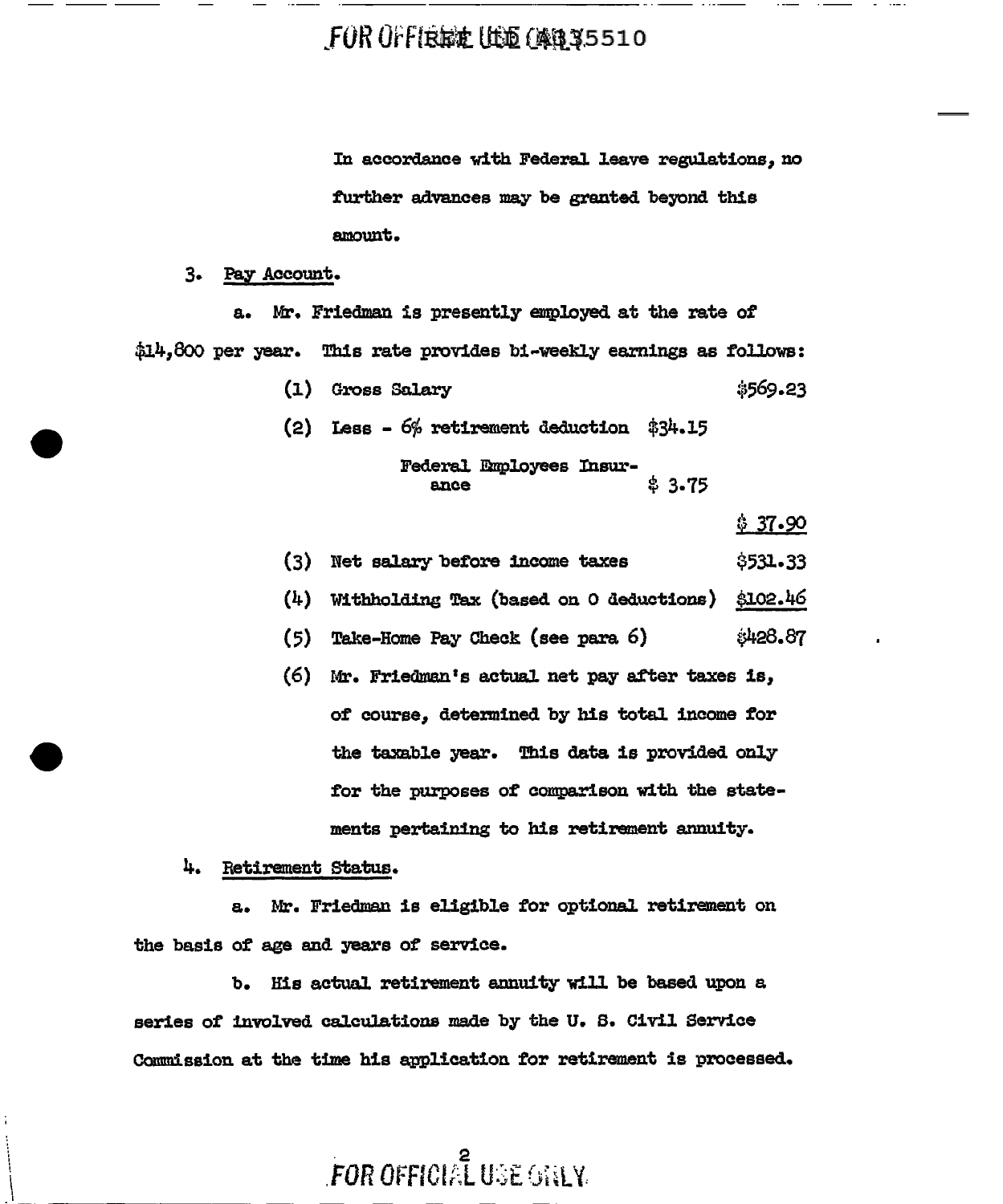### EOR OFFICHALL SERING 35510

The following calculation is an approximate estimate and is accurate to within a very small amount. (Estimated maximum error \$10 per month.)

- c. Retirement Annuity Calculation.
	- $(1)$  Service Credit  $34$  years, 4 months; includes military service in World War I and World War II.
	- $(2)$  Average annual salary for five highest years - $$12,276.$
	- (3) Annuity Calculation.

$$
$12,276.00\nx .015\n$ 184.14\nx 34 1/3 years\n$ 6,322.14\n- 717.70 (see para 4)\n$ 5,604.44 annual annuity
$$

- ( 4) During the period from 1921 through 30 June 1938, Mr. Friedman's employment was not subject to retirement deductions. An amount equal to 10% of the undeposited retirement funds will be deducted from the annual annuity unless such funds (\$7177.00) are deposited to the credit of this account.
- d. Annuity Payment Option.
	- (1) Mr. Friedman may elect to receive his annuity under either of two options. He has indicated interest in the second option.

3 *fOR* OFflCIAL USE ONLY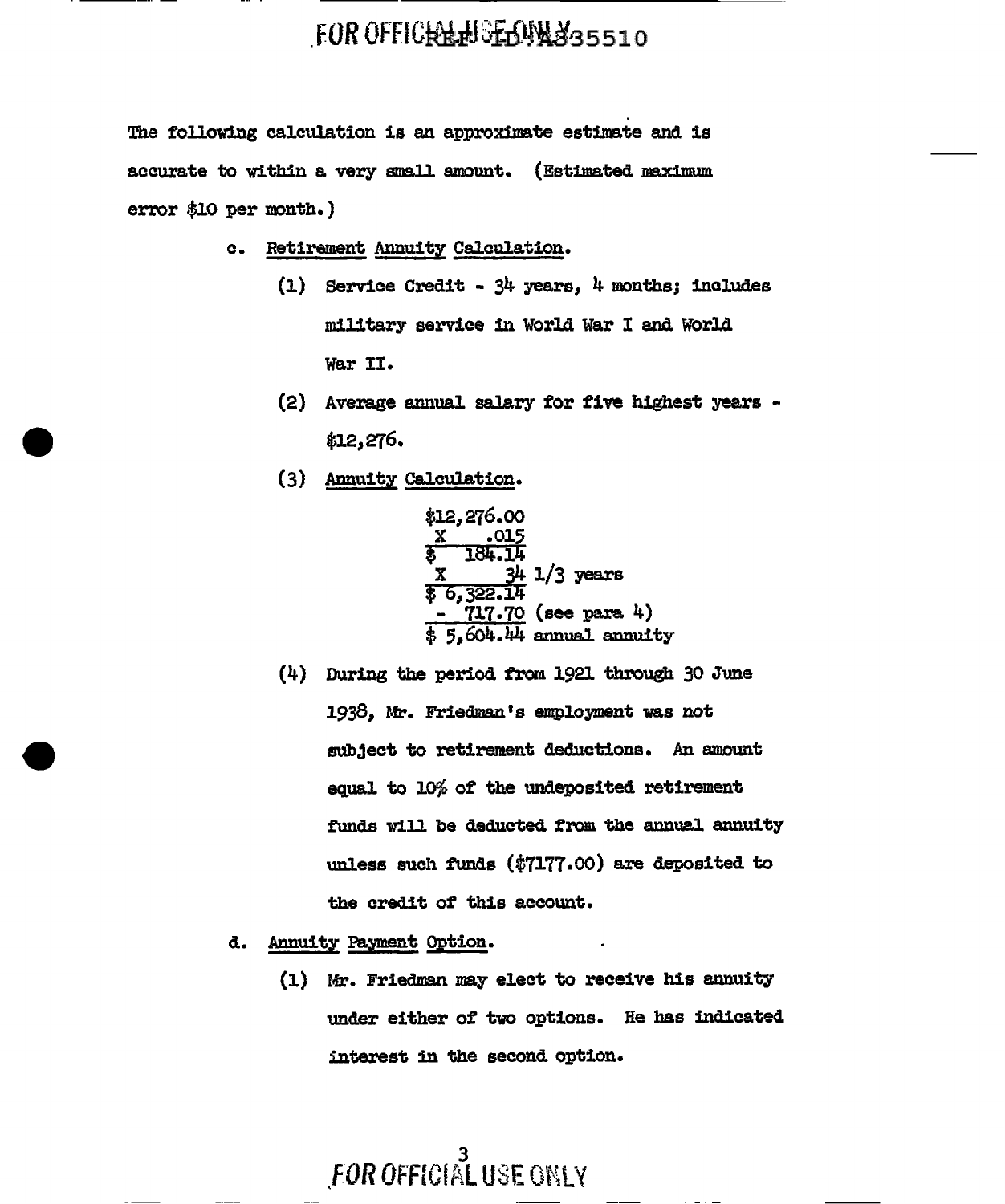# FOR OFFICIAL USE CHIAS35510

- (a) Full life annuity to the retired employee with no survivor interest beyond the date of the employee's death. Under this option Mr. Friedman would receive a monthly retirement annuity of \$467.00.
- (b) Reduced annuity to the retired employee until date of death with an annuity equal to one-half the full rate annuity payable to the survivor until death or remarriage. Under this option Mr. Friedman would receive a monthly retirement annuity of \$427.00 until death. Following this, Mrs. Friedman would receive an annuity of \$234.00 per month until death or remarriage.
- (2) Take-Home Retirement Pay.
	- (a) Mr. Friedman's annuity would be tax-free until the full amount contributed was returned to the annuitant. This would occur during the second year. Thereafter, the annuity would be taxable as income. However, the Internal Revenue Code extends certain tax benefits towards retirement income which could result in the first \$1200.00 of this annuity being tax free. The actual tax status is determined by Mr. Friedman's total income picture.

### FOR OFFICIAL USE GNLY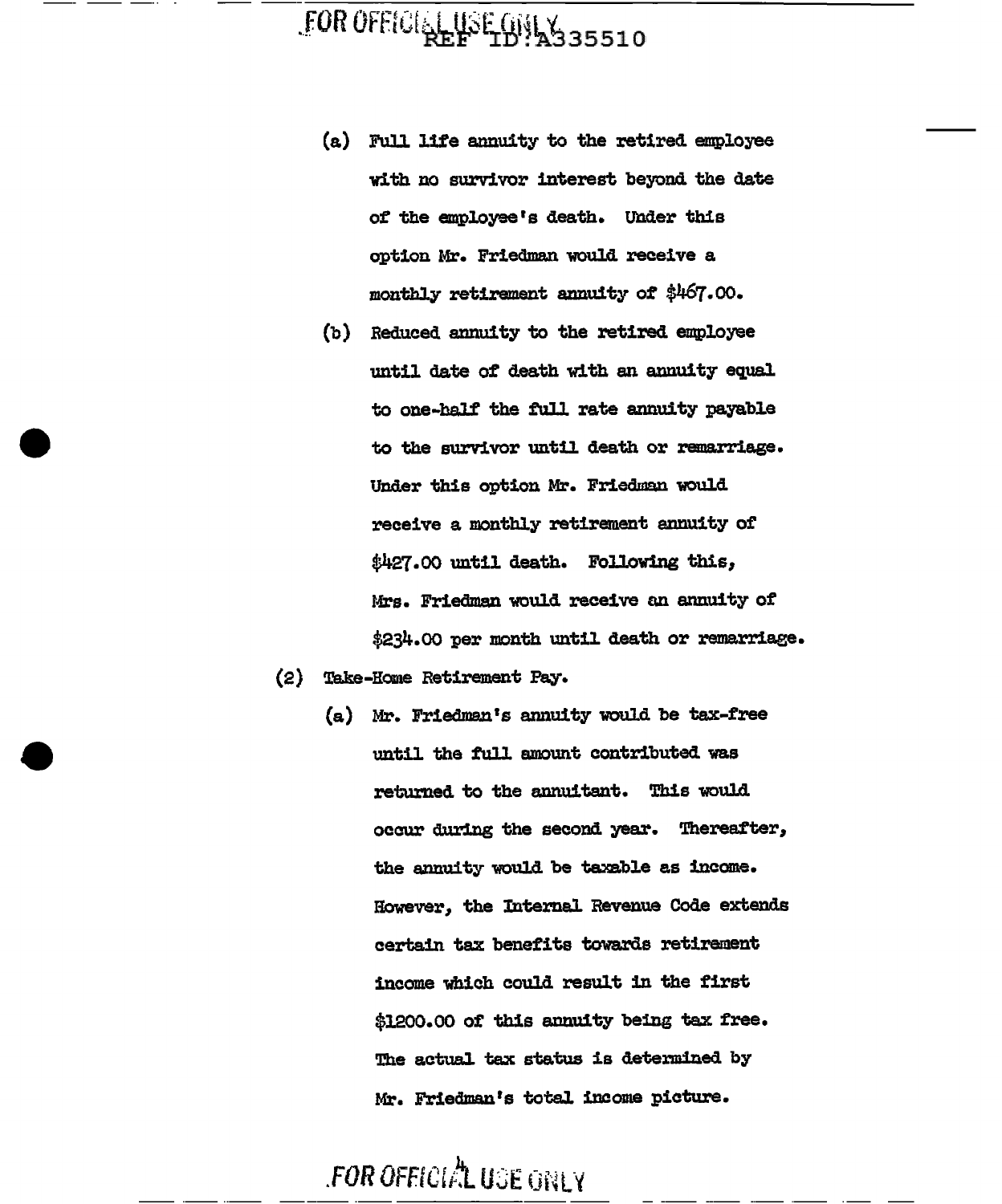### FOR AFFILITILIS ELININ.

However, assuming Mr. Friedman chooses the second payment option, his tax liability based on this income per withholding tax schedules using the " $\phi$ " exemption category would approximate \$59.00 per month after the \$1200.00 exemption.

- (b) Mr. Friedman's Federal insurance deduction will be discontinued at the age of 65 (in approximately 15 months). After that time, his insurance will remain in force without cost, although the amount will reduce 2% per month after the age of 65.
- (c) From the above it may be seen that Mr. Friedman's annuity under the second option will amount to approximately \$368.00 per month after tax liability, compared to his present bi-weekly salary after deductions of \$428.87.
- 5. Retention in Duty Status.

If it is determined that Mr. Friedman will be physically а. able to return to work after a period of convalescence, he may be retained on the rolls of the Agency for an indefinite period of convalescence.

b. Under this procedure he would normally be placed on annual leave until his accrued leave (slightly less 30 working days)

## FOR OFFICIAL USE GIVEY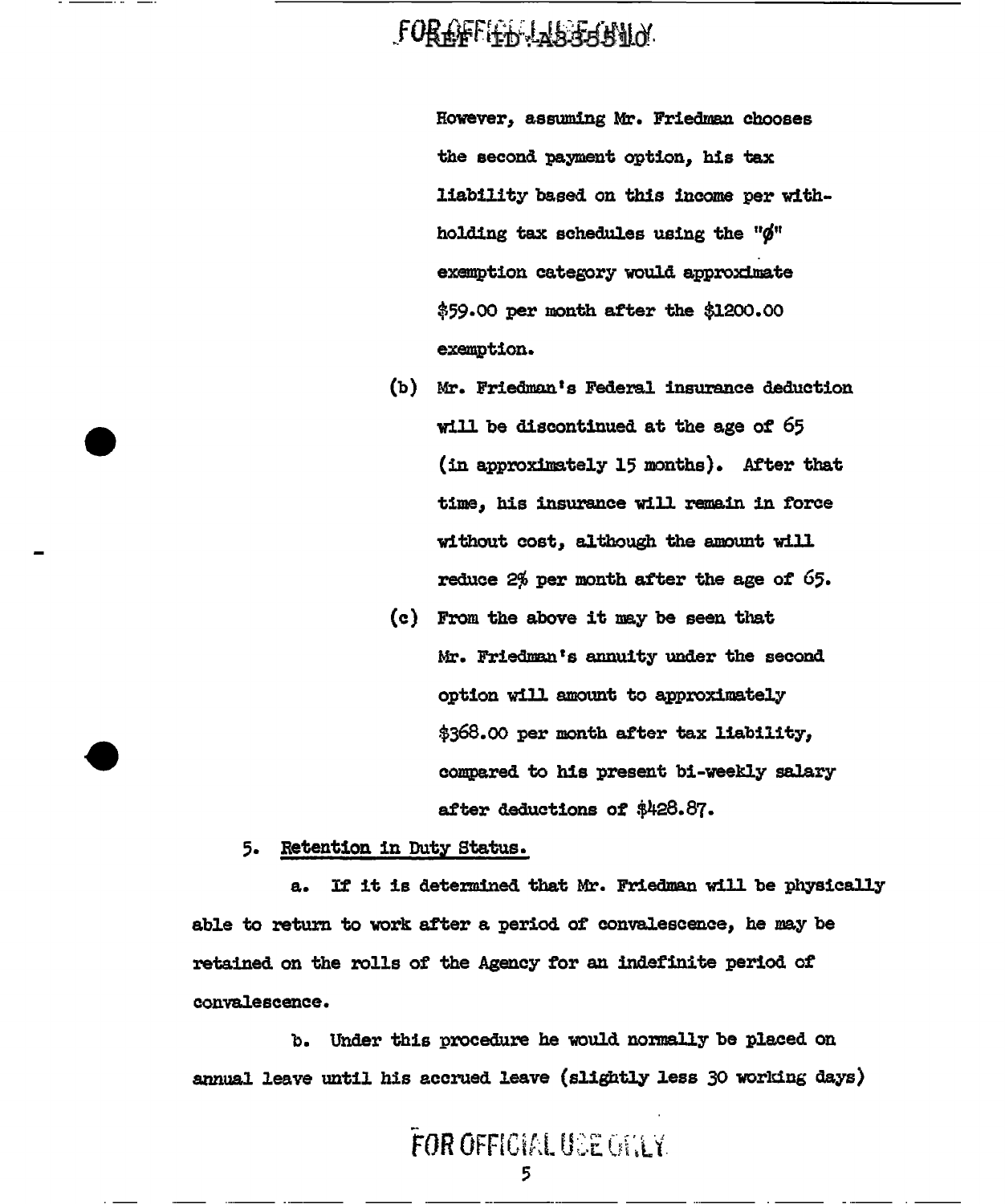#### FOR REFORMS USB SHEYO

has expired after which time he would be placed in a leavewithout-pay status until his return to duty. Under this procedure, Mr. Friedman would still be liable for the repayment of slightly under \$1600.00 representing the unliquidated advanced sick leave. if he did not return to a duty status. However, presentation of a medical certificate attesting to the disability causing nonreturn to duty would constitute case for waiver of this unliquidated liability.

c. As an alternative procedure, it could be determined that Mr. Friedman should be placed on a partial tour of active duty status receiving credit for work to be performed at his home during the period of convalescence. In view of the nature of Mr. Friedman's work, it is feasible for the Director to determine that certain work should be performed at his home where he has direct access to his extensive technical library and other facilities.

If, for example, Mr. Friedman were placed in a 20-hour per week tour of duty, he would draw his salary at half rate and accrue annual and sick leave at one-half the normal rate until such time as he is able to return to a full tour of duty.

6. Reemployment after Retirement.

a. An annuitant may be reemployed on a full-time basis; however, in such cases the salary for the position is reduced by the full amount of the annuity.

b. Employment as a Consultant. Reemployment as a consultant can be effected; however, the rate to be paid is subject

### **FOR GEFICIAL USE ONLY.**

6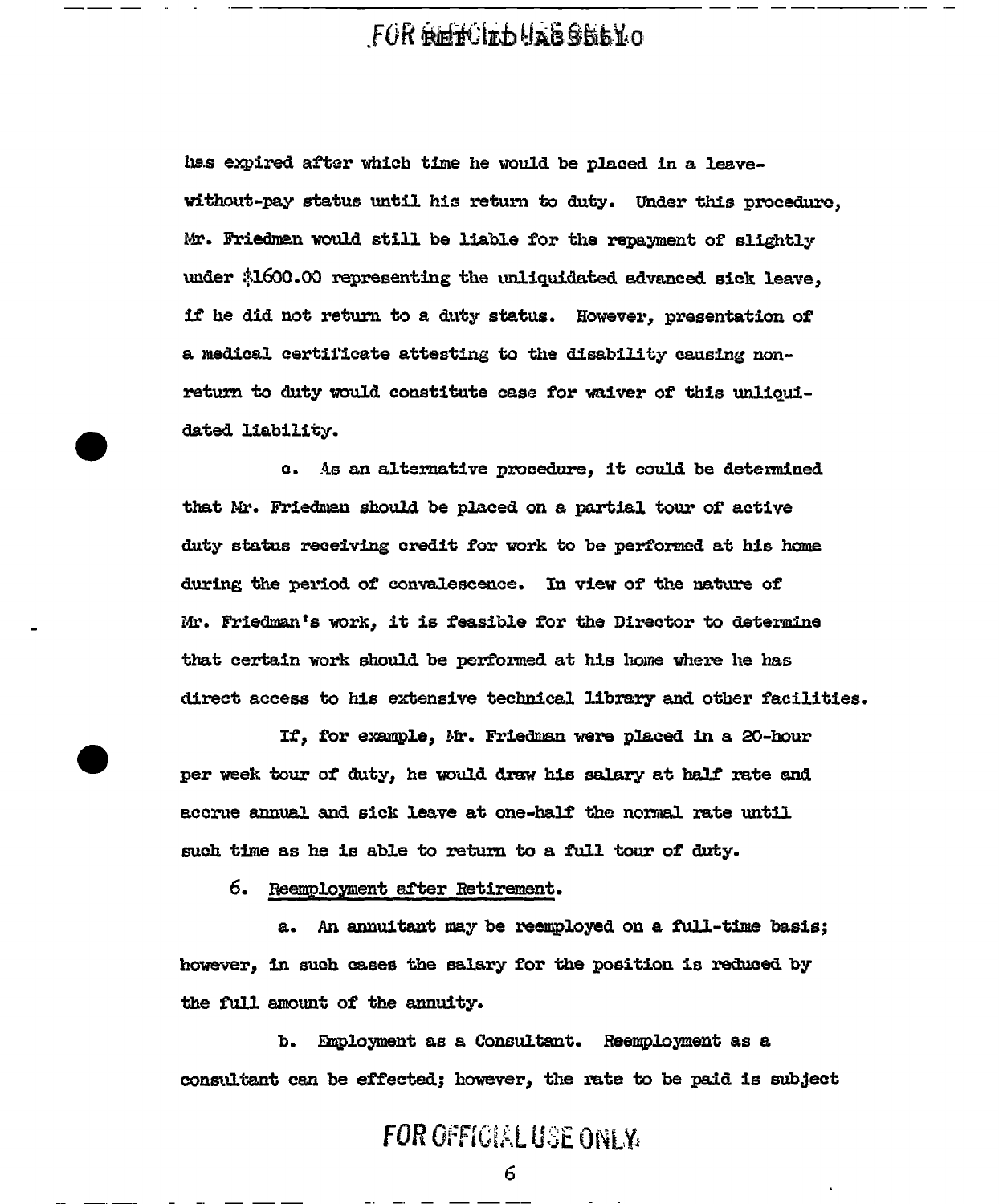### FOR OFFICIAL USE UNIV

to an individual decision in each case by the U.S. Civil Service Commission. As a general statement, the daily consultant rate in such cases is determined by reducing the equivalent per annum rate by that proportion of the annuity financed from government funds.

From a practical standpoint, such employment would offer only limited inducement in the way of additional compensation as a means of retaining Mr. Friedman's services.

7. Contractual Services.

It has been suggested that one method of retaining  $A -$ Mr. Friedman's services would be through the means of contractual services.

Ъ. Recent determinations have been made to the effect that contracts for personal services to perform work measured on a time basis have the same status as employment as a consultant, with respect to the application of dual compensation limitations.

c. It is possible, however, to contract for the performance of personal services to produce a definite end product or result, and under which contract performance is measured by the product rather than by time expended. It has been held in prior determinations that such contracts do not constitute Federal employment and as such are not subject to dual compensation limitations. This matter has been checked with the Signal Corps Procurement Office (Mr. Crafford) and no bar is foreseen to drafting such a contract.

**FOR OFFICIAL USE CHELY** 

7